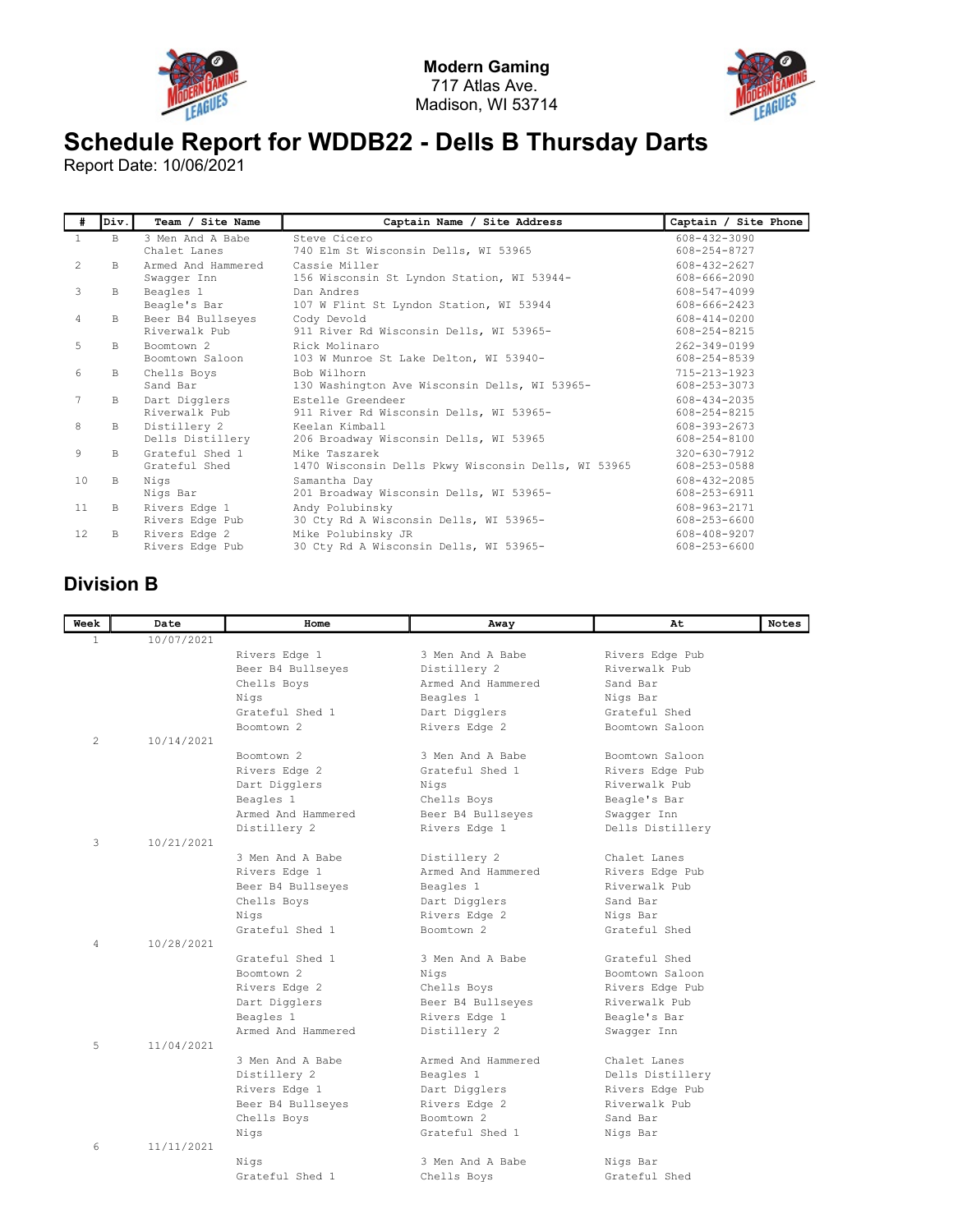| Week | Date       | Home               | Away                    | At               | Notes |
|------|------------|--------------------|-------------------------|------------------|-------|
|      |            | Boomtown 2         | Beer B4 Bullseyes       | Boomtown Saloon  |       |
|      |            | Rivers Edge 2      | Rivers Edge 1           | Rivers Edge Pub  |       |
|      |            | Dart Digglers      | Distillery 2            | Riverwalk Pub    |       |
|      |            | Beagles 1          | Armed And Hammered      | Beagle's Bar     |       |
| 7    | 11/18/2021 |                    |                         |                  |       |
|      |            |                    |                         |                  |       |
|      |            | 3 Men And A Babe   | Beagles 1               | Chalet Lanes     |       |
|      |            | Armed And Hammered | Dart Digglers           | Swagger Inn      |       |
|      |            | Distillery 2       | Rivers Edge 2           | Dells Distillery |       |
|      |            | Rivers Edge 1      | Boomtown 2              | Rivers Edge Pub  |       |
|      |            | Beer B4 Bullseyes  | Grateful Shed 1         | Riverwalk Pub    |       |
|      |            | Chells Boys        | Nigs                    | Sand Bar         |       |
| 8    | 12/02/2021 |                    |                         |                  |       |
|      |            | Chells Boys        | 3 Men And A Babe        | Sand Bar         |       |
|      |            | Nigs               | Beer B4 Bullseyes       | Nigs Bar         |       |
|      |            | Grateful Shed 1    | Rivers Edge 1           | Grateful Shed    |       |
|      |            | Boomtown 2         | Distillery 2            | Boomtown Saloon  |       |
|      |            | Rivers Edge 2      | Armed And Hammered      | Rivers Edge Pub  |       |
|      |            |                    |                         |                  |       |
| 9    | 12/09/2021 | Dart Digglers      | Beagles 1               | Riverwalk Pub    |       |
|      |            |                    |                         |                  |       |
|      |            | 3 Men And A Babe   | Dart Digglers           | Chalet Lanes     |       |
|      |            | Beagles 1          | Rivers Edge 2           | Beagle's Bar     |       |
|      |            | Armed And Hammered | Boomtown 2              | Swagger Inn      |       |
|      |            | Distillery 2       | Grateful Shed 1         | Dells Distillery |       |
|      |            | Rivers Edge 1      | Nigs                    | Rivers Edge Pub  |       |
|      |            | Beer B4 Bullseyes  | Chells Boys             | Riverwalk Pub    |       |
| 10   | 12/16/2021 |                    |                         |                  |       |
|      |            | Beer B4 Bullseyes  | 3 Men And A Babe        | Riverwalk Pub    |       |
|      |            | Chells Boys        | Rivers Edge 1           | Sand Bar         |       |
|      |            | Nigs               | Distillery 2            | Nigs Bar         |       |
|      |            | Grateful Shed 1    | Armed And Hammered      | Grateful Shed    |       |
|      |            | Boomtown 2         | Beagles 1               | Boomtown Saloon  |       |
|      |            | Rivers Edge 2      | Dart Digglers           | Rivers Edge Pub  |       |
| 11   | 01/06/2022 |                    |                         |                  |       |
|      |            | 3 Men And A Babe   | Rivers Edge 2           | Chalet Lanes     |       |
|      |            | Dart Digglers      | Boomtown 2              | Riverwalk Pub    |       |
|      |            | Beagles 1          | Grateful Shed 1         | Beagle's Bar     |       |
|      |            | Armed And Hammered |                         |                  |       |
|      |            |                    | Nigs                    | Swagger Inn      |       |
|      |            | Distillery 2       | Chells Boys             | Dells Distillery |       |
|      |            | Rivers Edge 1      | Beer B4 Bullseyes       | Rivers Edge Pub  |       |
| 12   | 01/13/2022 |                    |                         |                  |       |
|      |            | 3 Men And A Babe   | Rivers Edge 1           | Chalet Lanes     |       |
|      |            | Distillery 2       | Beer B4 Bullseyes       | Dells Distillery |       |
|      |            | Armed And Hammered | Chells Boys             | Swagger Inn      |       |
|      |            | Beagles 1          | Nigs                    | Beagle's Bar     |       |
|      |            | Dart Digglers      | Grateful Shed 1         | Riverwalk Pub    |       |
|      |            | Rivers Edge 2      | Boomtown 2              | Rivers Edge Pub  |       |
| 13   | 01/20/2022 |                    |                         |                  |       |
|      |            | 3 Men And A Babe   | Boomtown 2              | Chalet Lanes     |       |
|      |            | Grateful Shed 1    | Rivers Edge 2           | Grateful Shed    |       |
|      |            | Nigs               | Dart Digglers           | Nigs Bar         |       |
|      |            | Chells Boys        | Beagles 1               | Sand Bar         |       |
|      |            | Beer B4 Bullseyes  | Armed And Hammered      | Riverwalk Pub    |       |
|      |            |                    |                         |                  |       |
| 14   | 01/27/2022 | Rivers Edge 1      | Distillery 2            | Rivers Edge Pub  |       |
|      |            |                    | 3 Men And A Babe        |                  |       |
|      |            | Distillery 2       |                         | Dells Distillery |       |
|      |            | Armed And Hammered | Rivers Edge 1           | Swagger Inn      |       |
|      |            | Beagles 1          | Beer B4 Bullseyes       | Beagle's Bar     |       |
|      |            | Dart Digglers      | Chells Boys             | Riverwalk Pub    |       |
|      |            | Rivers Edge 2      | Nigs                    | Rivers Edge Pub  |       |
|      |            | Boomtown 2         | Grateful Shed 1         | Boomtown Saloon  |       |
| 15   | 02/03/2022 |                    |                         |                  |       |
|      |            | 3 Men And A Babe   | Grateful Shed 1         | Chalet Lanes     |       |
|      |            | Nigs               | Boomtown 2              | Nigs Bar         |       |
|      |            | Chells Boys        | Rivers Edge 2           | Sand Bar         |       |
|      |            | Beer B4 Bullseyes  | Dart Digglers           | Riverwalk Pub    |       |
|      |            | Rivers Edge 1      | Beagles 1               | Rivers Edge Pub  |       |
|      |            | Distillery 2       | Armed And Hammered      | Dells Distillery |       |
| 16   | 02/10/2022 |                    |                         |                  |       |
|      |            | Armed And Hammered | 3 Men And A Babe        | Swagger Inn      |       |
|      |            | Beagles 1          | Distillery 2            | Beagle's Bar     |       |
|      |            | Dart Digglers      | Rivers Edge 1           | Riverwalk Pub    |       |
|      |            | Rivers Edge 2      | Beer B4 Bullseyes       | Rivers Edge Pub  |       |
|      |            | Boomtown 2         | Chells Boys             | Boomtown Saloon  |       |
|      |            | Grateful Shed 1    | Nigs                    | Grateful Shed    |       |
| 17   | 02/17/2022 |                    |                         |                  |       |
|      |            | 3 Men And A Babe   |                         | Chalet Lanes     |       |
|      |            |                    | Nigs<br>Grateful Shed 1 | Sand Bar         |       |
|      |            | Chells Boys        |                         |                  |       |